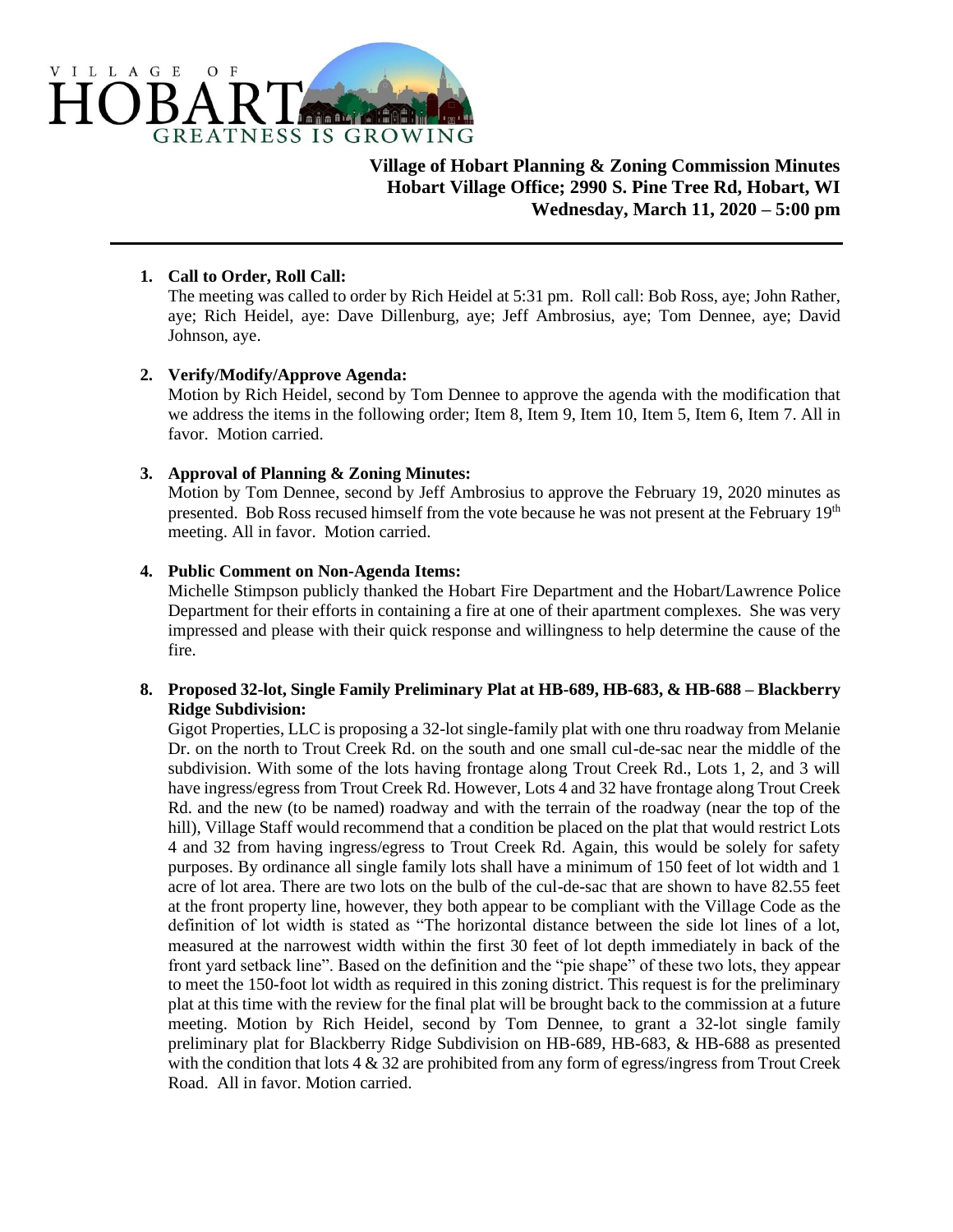### **9. Proposed 46-lot, Single & Multi Family Preliminary Plat at HB-2892, HB-359-1, & HB-359 – Southwind Estates Planned Unit Development:**

Lexington Homes, Inc. is proposing a 46-lot plat that would have 45 single-family lots and 1 larger lot for the construction of multi-family buildings. Outlots 1 and 3 will be left as natural areas as they are located in an environmentally sensitive area and Outlot 2 will be developed as a storm water retention/detentions area for the subdivision. By ordinance all single family lots shall have a minimum of 70 of lot width and 8,400 square feet of lot area. There are four lots on the bulb of the cul-de-sac that are shown to have 55.10 feet to 58.73 feet at the front property line, however, they are compliant with the Village Code as the definition of lot width is stated as "The horizontal distance between the side lot lines of a lot, measured at the narrowest width within the first 30 feet of lot depth immediately in back of the front yard setback line". Based on the definition and the "pie shape" of these four lots, they will all meet and exceed the 70-foot lot width as required in this zoning district. Additionally, the future roadway planned to exit out of this subdivision heading west towards S. Pine Tree Rd. is shown with the right-of-way for said future roadway be recorded as part of this preliminary plat. Village Staff has requested an update as to why the proposed street name is shown as "Gulfstream Ct." when the current roadway right-of-way is noted and recoded on the official Village Street Map as "Copilot Way". Staff is recommending that the roadway remains as "Copilot Way" as currently recorded. This request is for the preliminary plat at this time with the review for the final plat will be brought back to the commission at a future meeting. Motion by Rich Heidel, second by Jeff Ambrosius, to grant a 46-lot single & multi-family preliminary plat for Southwind Estates Planned Development on HB-2892, HB-359-1, & HB-359 as presented with the condition that the street be named Copilot Way in conformance with the official Village street map. All in favor. Motion carried.

#### **10. Conditional Use Permit for an Accessory Building on HB-1491-F-11 (4629 Clear View Lane):**

The current property owner Kevin Wilke is proposing to construct a detached accessory building of 2,283 square feet on his property. The current lot size of 111,557.16 square feet would allow up to 1,859 square feet of accessory building (1/60th of the lot square footage) by ordinance and with the layout of the existing dwelling with attached garage, locating an accessory building on this property with connections to the existing driveway is quite challenging. The commission agreed that due to the orientation of the house relative to the road, the size of the lot, and the existing tree coverage, the proposed building would not be a detriment to the aesthetic of the community. Motion by Bob Ross, second by John Rather, to approve a conditional use permit for a 2344 square foot detached accessory building on HB-1491-F-11 (4629 Clear View Lane) as presented with the following conditions:

- (1) Planting a minimum of 8 new arborvitaes a minimum of 6 feet in height along the side of the building facing Clear View Lane.
- (2) All four building elevations are constructed of materials similar to those on the existing residential dwelling.
- (3) Vehicles stored on site shall be limited to those that are customary and incidental to a single-family residence.
- (4) No exterior storage of vehicles, trailers, or equipment except for properly licensed and operable passenger vehicles.
- (5) Detached accessory building shall only be one story with a walk-up attic and is not permitted to have a finished second floor/level.

(6) Detached accessory building shall not be used for commercial or for-profit purposes.

All in favor. Motion carried.